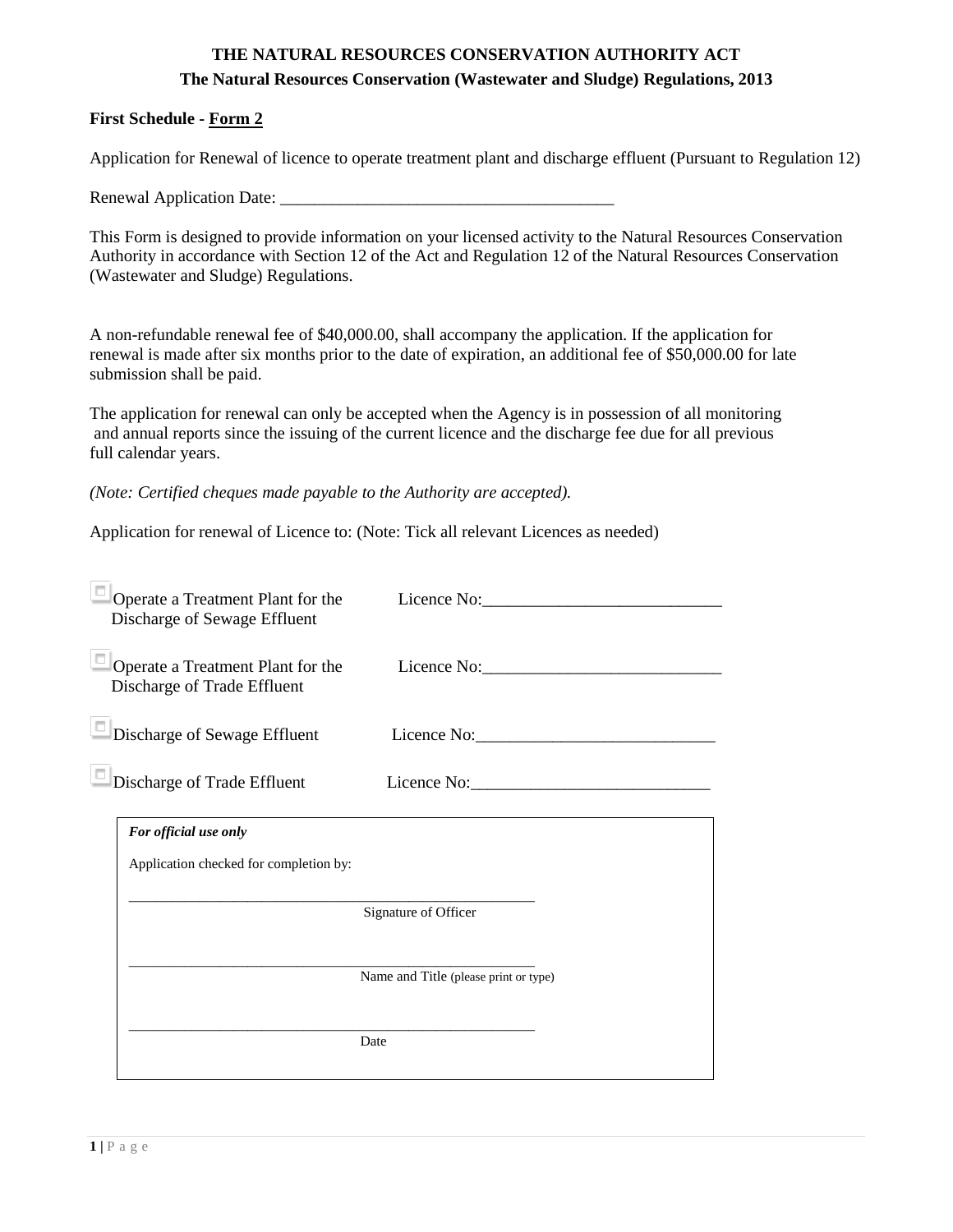**1.1 Applicant/Licensee:** *(Note: The Applicant is the person or entity in whose name the Licence was issued)*

|                      |                                                 | Name of Applicant:                                                                                                                                                                                                                                                                                                  |
|----------------------|-------------------------------------------------|---------------------------------------------------------------------------------------------------------------------------------------------------------------------------------------------------------------------------------------------------------------------------------------------------------------------|
|                      |                                                 | TRN: Certificate of Registration (for Company/Business): _______________________                                                                                                                                                                                                                                    |
|                      |                                                 |                                                                                                                                                                                                                                                                                                                     |
|                      |                                                 | Address: Andreas Address: Address: Address: Address: Address: Address: Address: Address: Address: Address: Address: Address: Address: Address: Address: Address: Address: Address: Address: Address: Address: Address: Address                                                                                      |
|                      |                                                 |                                                                                                                                                                                                                                                                                                                     |
|                      |                                                 | Email: <u>Alexander Adam and Alexander Adam and Alexander Adam and Alexander Adam and Alexander Adam and Alexander Adam and Alexander Adam and Alexander Adam and Alexander Adam and Alexander Adam and Alexander Adam and Alexa</u>                                                                                |
|                      | <b>1.2 Owner:</b> (if different from applicant) |                                                                                                                                                                                                                                                                                                                     |
|                      |                                                 | TRN: Certificate of Registration (for Company/Business): _______________________                                                                                                                                                                                                                                    |
|                      |                                                 |                                                                                                                                                                                                                                                                                                                     |
|                      |                                                 | Address: 2008 and 2008 and 2008 and 2008 and 2008 and 2008 and 2008 and 2008 and 2008 and 2008 and 2008 and 20                                                                                                                                                                                                      |
|                      |                                                 |                                                                                                                                                                                                                                                                                                                     |
|                      |                                                 |                                                                                                                                                                                                                                                                                                                     |
|                      | application - Only one copy is required)        | <b>1.3 Agent</b> (Note: The Agent is a person or entity who is authorized to apply on the behalf of the applicant: a<br>letter of authorization by the applicant witnessed by a Justice of the Peace shall be provided at time of                                                                                   |
|                      |                                                 |                                                                                                                                                                                                                                                                                                                     |
|                      |                                                 | TRN.: ___________Certificate of Registration No. (if the agent is a company):_______________________                                                                                                                                                                                                                |
|                      |                                                 |                                                                                                                                                                                                                                                                                                                     |
|                      |                                                 | Address: Note that the contract of the contract of the contract of the contract of the contract of the contract of the contract of the contract of the contract of the contract of the contract of the contract of the contrac<br>,我们也不能在这里的人,我们也不能在这里的人,我们也不能在这里的人,我们也不能在这里的人,我们也不能在这里的人,我们也不能在这里的人,我们也不能在这里的人,我们也 |
|                      |                                                 |                                                                                                                                                                                                                                                                                                                     |
|                      |                                                 |                                                                                                                                                                                                                                                                                                                     |
| 2.1 Treatment Plant: |                                                 |                                                                                                                                                                                                                                                                                                                     |
|                      |                                                 |                                                                                                                                                                                                                                                                                                                     |
|                      |                                                 |                                                                                                                                                                                                                                                                                                                     |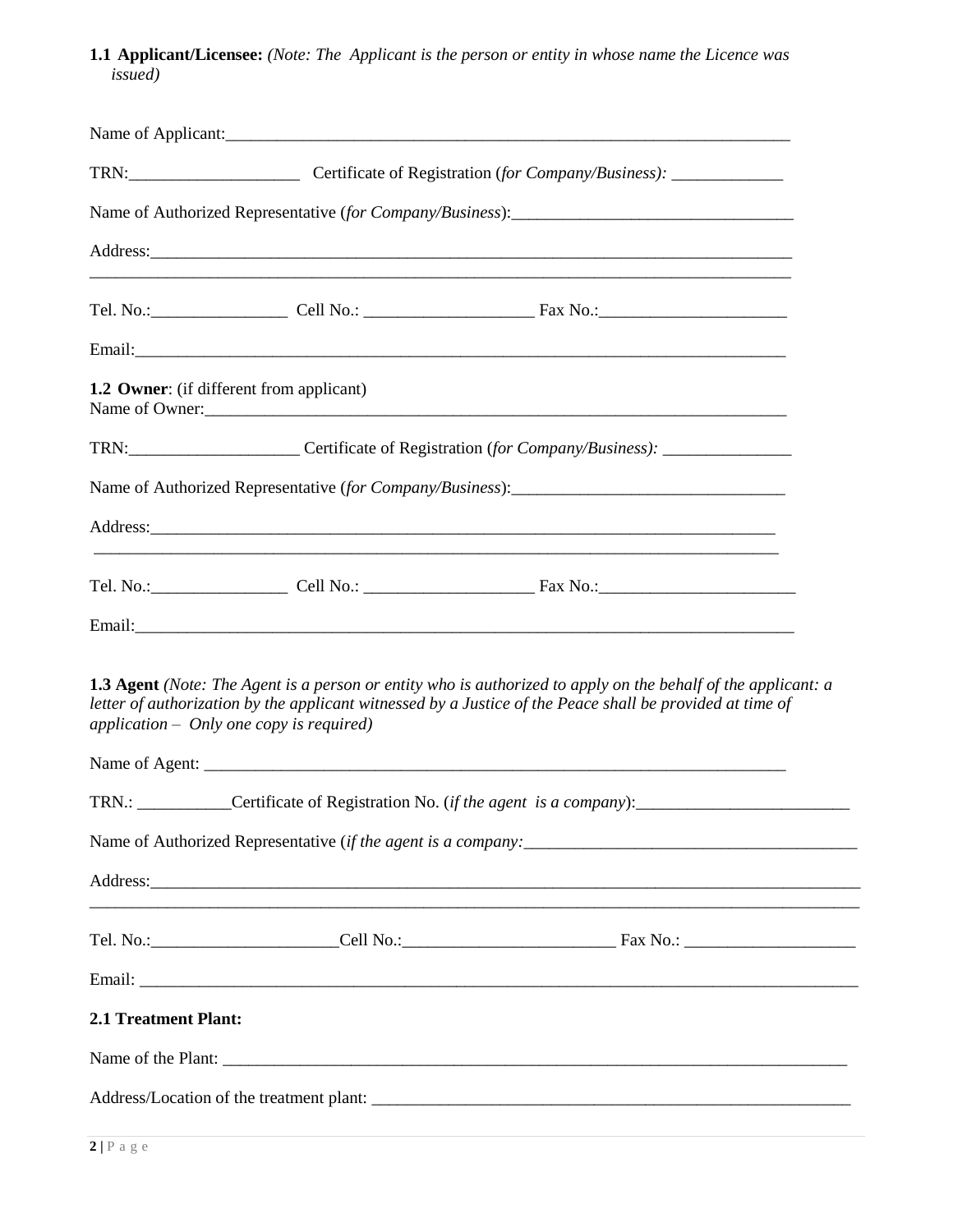### **2.2 Sewage Effluent:**

Areas/facilities served by the Plant: *(attach additional pages as needed)*

| Name of Areas/Facilities (indicate if boundary<br>map attached) | <b>Population Served</b><br>(indicate No. of people,<br>houses or rooms) | Volume<br>$(M^3$ /day) |
|-----------------------------------------------------------------|--------------------------------------------------------------------------|------------------------|
|                                                                 |                                                                          |                        |
|                                                                 |                                                                          |                        |
|                                                                 |                                                                          |                        |

#### **2.3 Trade Effluent:**

Business activity generating trade effluent (include ISIC Code:\_\_\_\_\_\_\_\_\_\_\_\_\_\_\_\_\_\_\_\_\_\_\_\_\_\_\_\_\_\_\_\_\_\_\_\_\_\_\_\_\_\_\_\_\_\_\_\_\_\_\_\_\_\_\_\_\_\_\_\_\_\_\_\_\_\_\_\_\_\_\_\_\_\_\_\_\_

Source of water: <br>Source of water:

Engineering Report on the state of the treatment plant (including but not limited to the integrity of the plant, the condition of pipelines and pumps, photographic evidence) not older than one month and signed by an engineer.

**3.1 Components of Plant:** (*Note: State type of treatment and list components*)

Changes made to the treatment plant since the issuance of the Licence:

Total Energy Used:\_\_\_\_\_\_\_\_\_\_\_\_\_\_\_\_\_\_\_ Total Energy Used: \_\_\_\_\_\_\_\_\_\_\_\_\_\_\_\_\_\_\_\_\_\_\_\_\_

Location Sampling Point (*JAD 2001 Coordinates*): N\_\_\_\_\_\_\_\_\_; E\_\_\_\_\_\_\_\_\_\_\_\_\_\_\_\_\_\_\_

Location Sampling Point (*JAD 2001 Coordinates*): N\_\_\_\_\_\_\_\_\_; E\_\_\_\_\_\_\_\_\_\_\_\_\_\_\_\_\_\_\_

**3.2 Receptors:** (*Indicate receptors of final discharge and % of discharge that goes to each receptor, and the condition under which the effluent is disposed into each receptor*)

**\_\_\_\_\_\_\_\_\_\_\_\_\_\_\_\_\_\_\_\_\_\_\_\_\_\_\_\_\_\_\_\_\_\_\_\_\_\_\_\_\_\_\_\_\_\_\_\_\_\_\_\_\_\_\_\_\_\_\_\_\_\_\_\_\_\_\_\_\_\_\_\_\_\_\_\_\_\_\_\_\_\_\_\_\_\_\_\_\_\_**